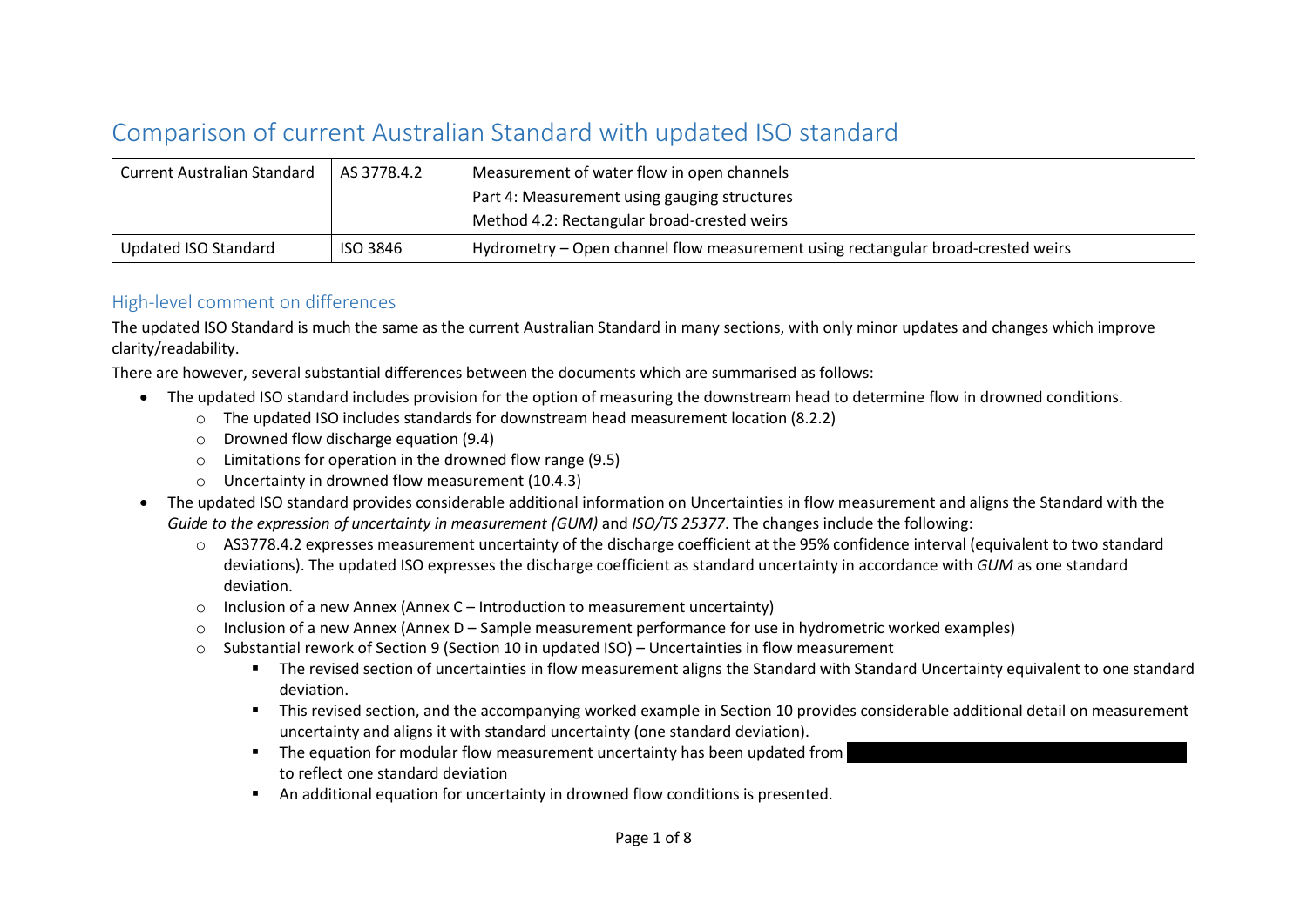- The updated ISO removes Annex A Nomenclature and brings this section into a new section (Section 4 Symbols).
	- o Some changes to symbols have been made including:
		- Inclusion of symbols relevant to drowned flow equations
		- Revision of symbols relating to uncertainty

## Reviewer recommendation

I recommend that the technical committee

• accept the updated ISO in full to replace current AS

| options   |                                                                                                                                                                     |
|-----------|---------------------------------------------------------------------------------------------------------------------------------------------------------------------|
| $\bullet$ | accept the updated ISO in full to replace current AS (simplest option!)                                                                                             |
| ٠         | reject the updated ISO and withdraw the current AS (in cases where the update is not appropriate for<br>Australian practice)                                        |
| ٠         | reject the updated ISO and re-confirm the current AS without change (an alternative option in cases<br>where the update is not appropriate for Australian practice) |
| $\bullet$ | further work required to adapt the ISO for an updated AS (non-preferred option, exceptional cases only)                                                             |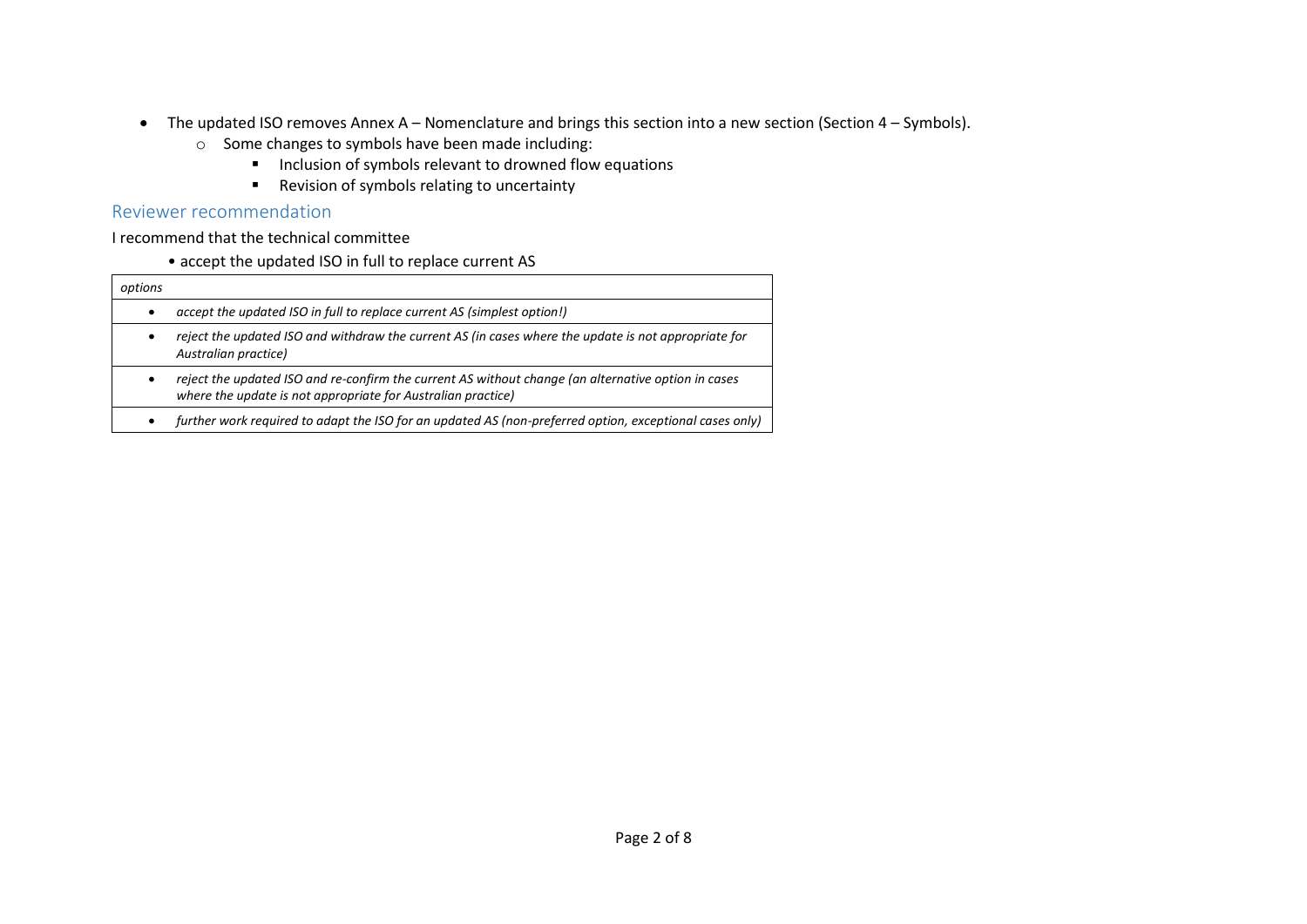## Detailed summary of differences

The table below outlines in more detail a summary of the differences between the current Australian Standard under review and the relevant updated ISO standard and includes reviewer comment where relevant.

*Column 1: Identifies the number and name of the section in the current Australian Standard*

*Column 2: Classification of the change for that section. Classified as either:*

- *No change (green shading) – The updated ISO is the same as the current Australian Standard.*
- *Minor change (blue shading) – Changes that have minimal impact on the outcome, including*
	- o *minor format, style or heading changes*
	- o *minor additions, removals or changes to a few words or clauses*
	- o *addition or exclusion of more detailed explanation*
	- o *very minor changes to steps or processes.*
- *Significant change (orange shading) – Changes that have a moderate to major impact on the outcome, such as*
	- o *Changes to requirements*
	- o *Significant changes to calculations, steps or processes.*

*Column 3: More detail to describe the change, and comment from the reviewer (enough detail for the consideration of AHA and WaMSTeC members in their* 

*review).*

*Text colour is used in this column as follows:*

- *Black text – More detailed explanation of the changes and reviewer comment. Specific reviewer comment on the changes highlighted in yellow.*
- *Blue text – reference to information included in the updated ISO that is not in the current Australian Standard*
- Red text *reference to information included in the current Australian Standard that is not in the updated ISO.*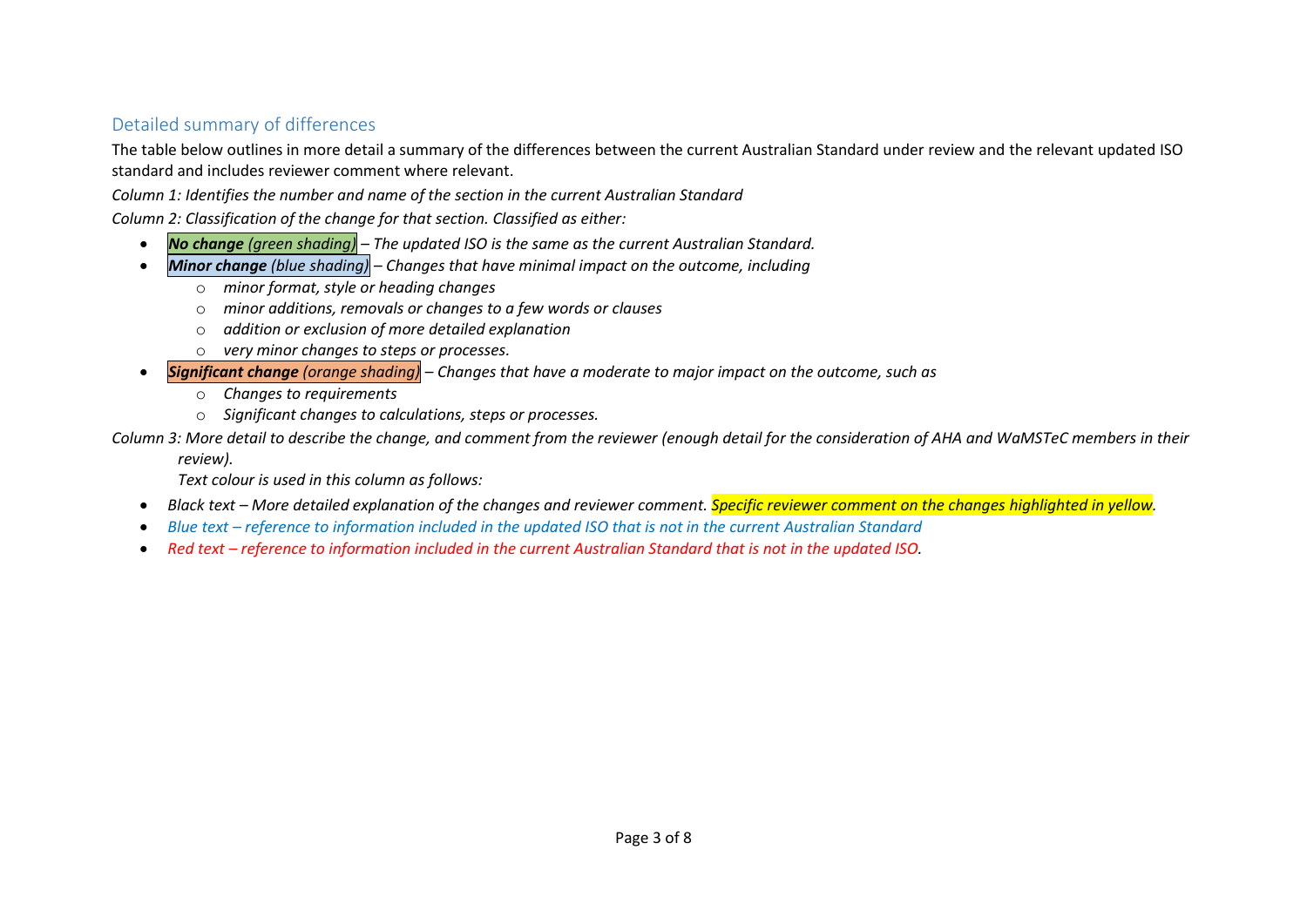| Section (AS section number)              | <b>Classification of change</b><br>AS to ISO | More detail and comment on changes in the updated ISO                                                                                                                                                                                                                                                          |
|------------------------------------------|----------------------------------------------|----------------------------------------------------------------------------------------------------------------------------------------------------------------------------------------------------------------------------------------------------------------------------------------------------------------|
| 1. Scope and field of application        | Minor                                        | Title revised to Scope. Removal of references to Annexes.                                                                                                                                                                                                                                                      |
| 2. References                            | Minor                                        | Removal of references to ISO 748, ISO 1100-1, ISO 5168, ISO 8368                                                                                                                                                                                                                                               |
| 3. Definitions                           | Minor                                        | Removal of reference to Annex A - Nomenclature and replacement with new Section (4)<br>in updated ISO                                                                                                                                                                                                          |
| 4. Installation                          | No Change                                    | Section 5.1 in updated ISO but content unchanged.                                                                                                                                                                                                                                                              |
| 4.1 Selection of site                    | Minor                                        | Section 5.2 in updated ISO but content unchanged except for the removal of a reference<br>to ISO24154 - Measuring reiver velocities using acoustic doppler profilers.                                                                                                                                          |
| 4.2.1 General requirements               | Minor                                        | Section 5.3.1 in updated ISO but content unchanged. Title changed to General.                                                                                                                                                                                                                                  |
| 4.2.2 The approach channel               | Minor                                        | Section 5.3.2 in updated ISO but content relatively unchanged with the exception of the<br>following:<br>Revision of the acceptable straight length of channel from times the channel<br>$\bullet$<br>width to times the channel width<br>Revision of the acceptable Froude number (Fn) for weir approach from |
| 4.2.3 The measuring structure            | No Change                                    | Section 5.3.3 in updated ISO but content unchanged.                                                                                                                                                                                                                                                            |
| 4.2.4 Downstream of the<br>structure     | Minor                                        | Section 5.3.4 in updated ISO. Wording has been improved in updated ISO but meaning<br>unchanged.                                                                                                                                                                                                               |
| 5. Maintenance - General<br>Requirements | Minor                                        | Section 6 in updated ISO. Similar in content and meaning to updated ISO, but updated<br>ISO includes additional information regarding remediation/mitigation of scouring<br>downstream.                                                                                                                        |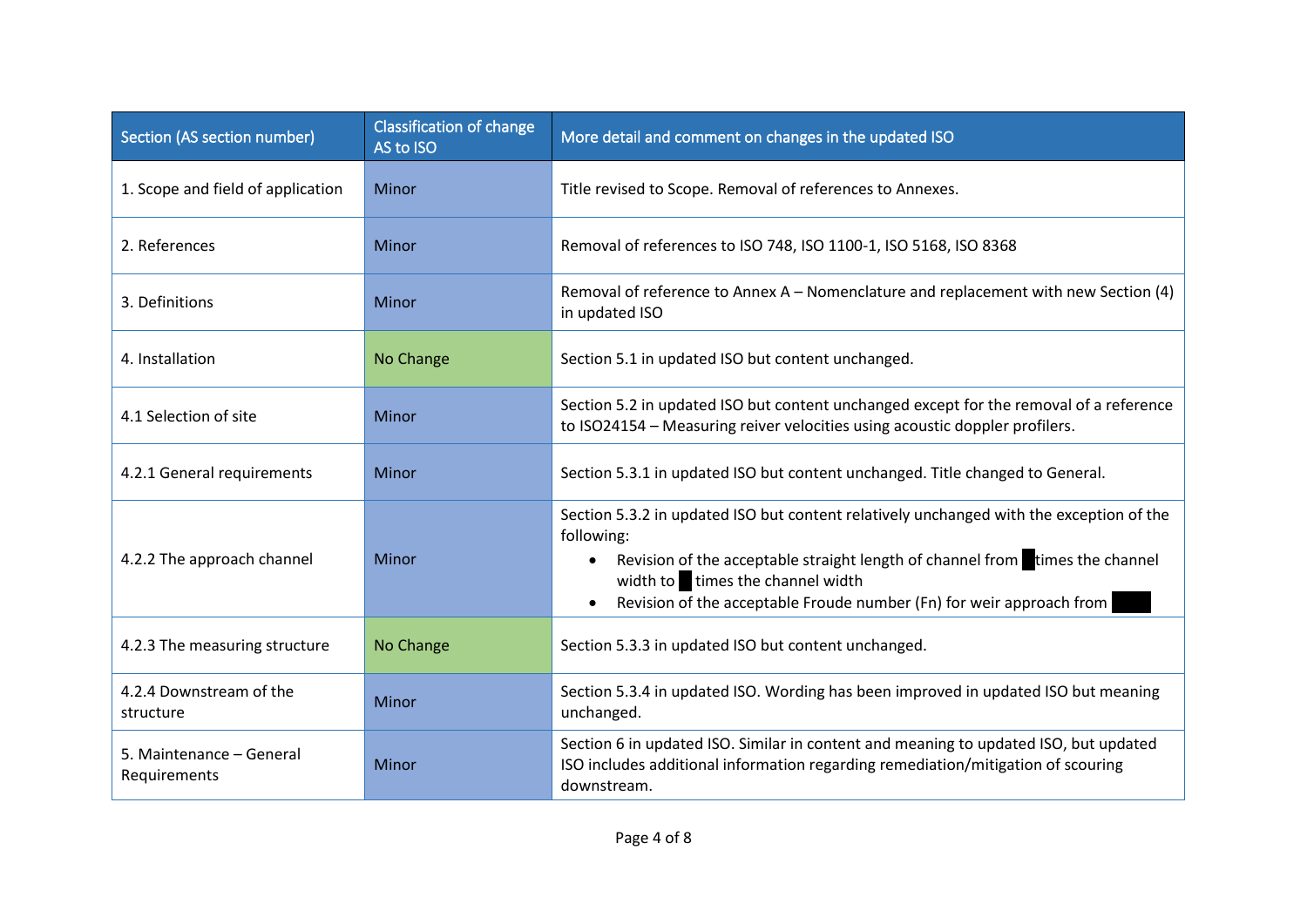| Section (AS section number)                                                         | <b>Classification of change</b><br>AS to ISO | More detail and comment on changes in the updated ISO                                                                                                                                                                                                                                                                                                                                                                                                                                          |
|-------------------------------------------------------------------------------------|----------------------------------------------|------------------------------------------------------------------------------------------------------------------------------------------------------------------------------------------------------------------------------------------------------------------------------------------------------------------------------------------------------------------------------------------------------------------------------------------------------------------------------------------------|
| 6 Measurement of head(s)<br>6.1 General requirements                                | Minor                                        | Section 7 and 7.1 in updated ISO. Title changed to General. Content identical.                                                                                                                                                                                                                                                                                                                                                                                                                 |
| 6.2 Stilling or float well                                                          | Minor                                        | Section 7.2 in updated ISO. Minor wording changes and improvements in updated ISO<br>but meaning the same.                                                                                                                                                                                                                                                                                                                                                                                     |
| 6.3 Zero setting                                                                    | No change                                    | Section 7.3 in updated ISO but content identical                                                                                                                                                                                                                                                                                                                                                                                                                                               |
| 7. Rectangular broad-crested<br>weirs<br>7.1 Specification for the standard<br>weir | No change                                    | Section 8 and 8.1 in updated ISO but content identical                                                                                                                                                                                                                                                                                                                                                                                                                                         |
| 7.2 Location of the head gauge<br>section                                           | Significant change                           | Section 8.2 in updated ISO. Updated ISO has been split into two sections:<br>8.2.1 Upstream head measurement<br>8.2.2 Downstream head measurement<br>Section 8.2.1 is identical to content in Section 7.2 of the aged standard<br>Section 8.2.2 provides specifications for measurement of water level downstream of the<br>weir for measurement of flow in drowned conditions.<br>Figure 1 has been updated to reference the additional information regarding<br>downstream head measurement. |
| 7.3 Provision for modular flow                                                      | Minor                                        | Section 8.2 in updated ISO. Minor wording changes and improvements in updated ISO<br>but meaning the same. Includes formula for Submergence Ratio (S).                                                                                                                                                                                                                                                                                                                                         |
| 8 Discharge Relationships<br>8.1 Modular flow discharge<br>equation                 | No change                                    | Section 9 and 9.1 in updated ISO but content identical                                                                                                                                                                                                                                                                                                                                                                                                                                         |
| 8.2 Discharge coefficient                                                           | Minor                                        | Section 9.2 in updated ISO and title changed to Modular coefficient of discharge.<br>Content of section identical.                                                                                                                                                                                                                                                                                                                                                                             |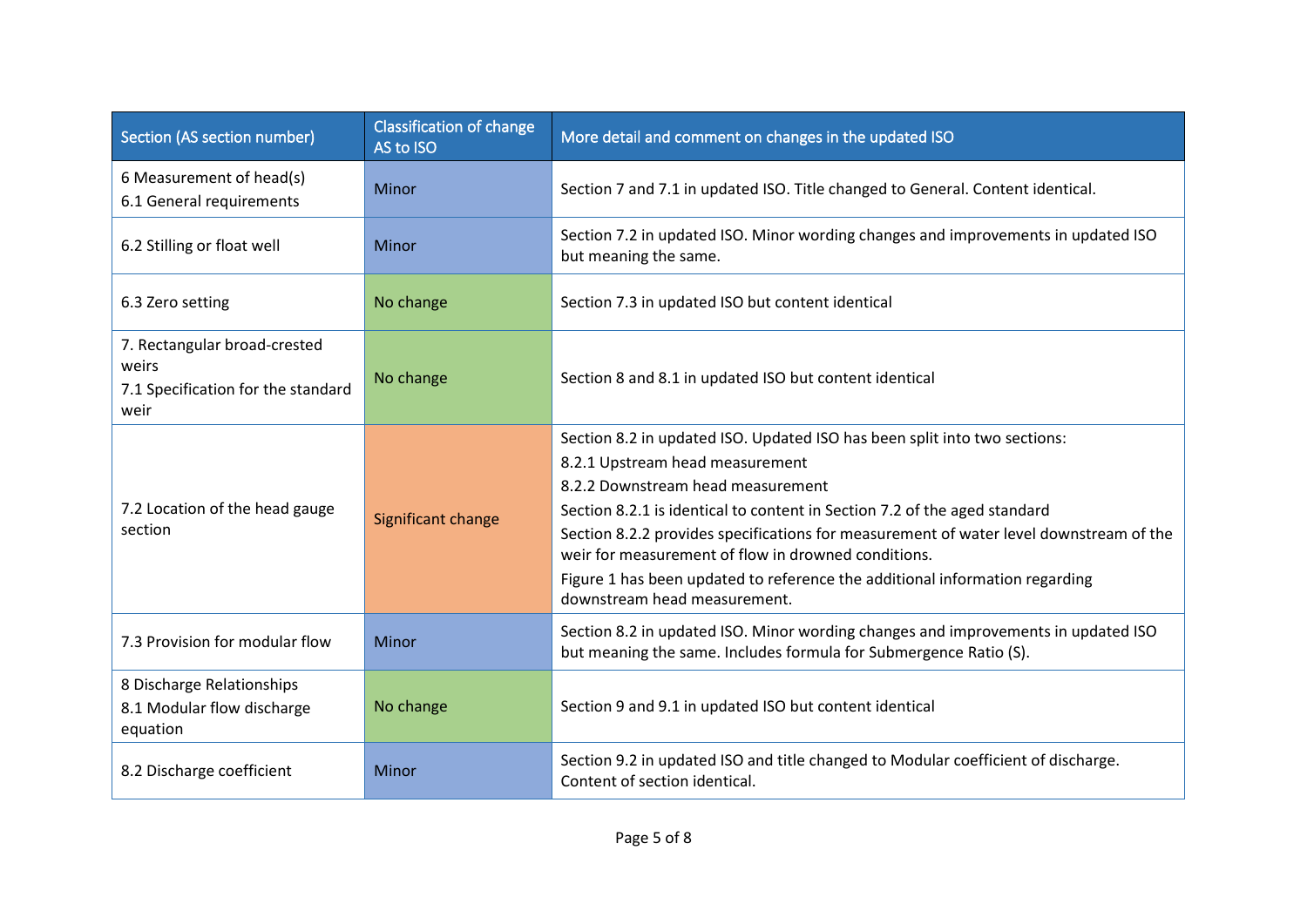| Section (AS section number)   | <b>Classification of change</b><br>AS to ISO | More detail and comment on changes in the updated ISO                                                                                                                                                                                                                                                                                                                                                                                                                                                         |
|-------------------------------|----------------------------------------------|---------------------------------------------------------------------------------------------------------------------------------------------------------------------------------------------------------------------------------------------------------------------------------------------------------------------------------------------------------------------------------------------------------------------------------------------------------------------------------------------------------------|
| 8.3 Limitations               | Minor                                        | Section 9.3 in updated ISO and title changed to Limitations for operation in the modular<br>flow range. Content of section identical.                                                                                                                                                                                                                                                                                                                                                                         |
| No existing Section Reference | Significant change                           | Inclusion of a new section (Section 9.4 – Drowned flow discharge equation).<br>The additional section provides a revised formula for flow estimation with the inclusion<br>of a drowned flow reduction factor $(f)$ . The section provides a formula for determining<br>the drowned flow reduction factor $(f)$ as a function of the upstream and downstream<br>heads (within a specified range) and incorporates this factor into the standard broad-<br>crested weir equation as an additional coefficient. |
| No existing Section Reference | Significant change                           | Inclusion of a new section (Section 9.5 – Limitations for operation in the drowned flow<br>range).<br>The additional section provides the general limitations of operation under drowned flow<br>conditions and application of the drowned flow reduction factor $(f)$ to avoid surface<br>tension and viscous effects.<br>It also specifies the range of calibration data used for determining applicable weirs $(L/p)$<br>and the applicable range of calibration data as a function of $H_1$ and $H_2$ .   |
| 8.4 Accuracy                  | Significant change                           | This section has been completely removed in the updated standard as its relevant<br>content is now incorporated into the reworked section "Uncertainties in flow<br>measurement" (Section 10 in updated standard)                                                                                                                                                                                                                                                                                             |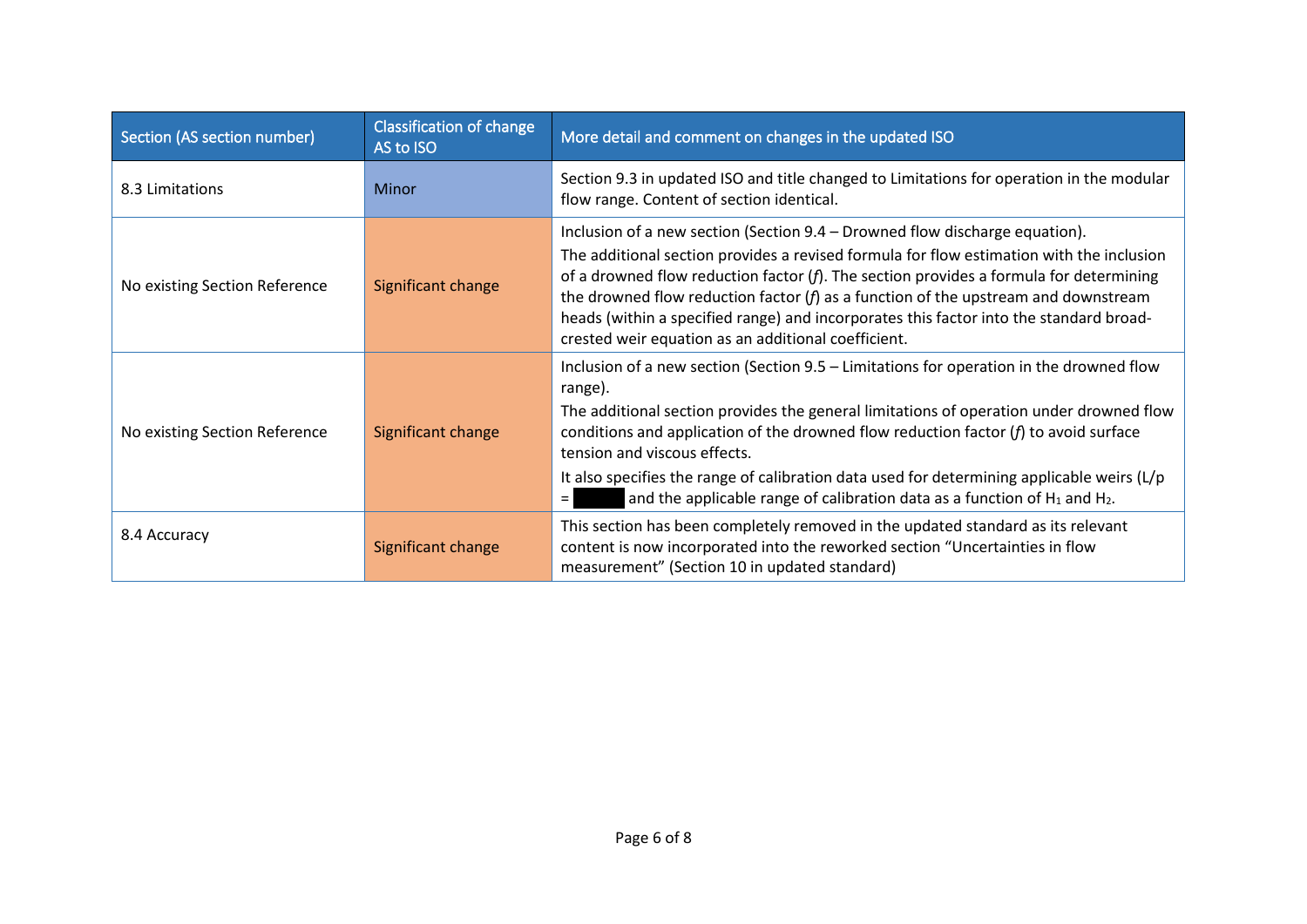| Section (AS section number)             | <b>Classification of change</b><br>AS to ISO | More detail and comment on changes in the updated ISO                                                                                                                                                                                                                                                                                                                                                                                                                                                                                                                                                                                                                                                                                                                                                                                                                                                                                                                                                                                                                                                                                                                                                                                                                                                                                                                                                                                                                                                                                                                                                                                                                                                             |
|-----------------------------------------|----------------------------------------------|-------------------------------------------------------------------------------------------------------------------------------------------------------------------------------------------------------------------------------------------------------------------------------------------------------------------------------------------------------------------------------------------------------------------------------------------------------------------------------------------------------------------------------------------------------------------------------------------------------------------------------------------------------------------------------------------------------------------------------------------------------------------------------------------------------------------------------------------------------------------------------------------------------------------------------------------------------------------------------------------------------------------------------------------------------------------------------------------------------------------------------------------------------------------------------------------------------------------------------------------------------------------------------------------------------------------------------------------------------------------------------------------------------------------------------------------------------------------------------------------------------------------------------------------------------------------------------------------------------------------------------------------------------------------------------------------------------------------|
| 9. Uncertainties in flow<br>measurement | Significant change                           | Section 10 in updated standard.<br>The changes in this section are numerous and significant. The updated standard aligns<br>the Standard with the Guide to the expression of uncertainty in measurement (GUM)<br>and ISO/TS 25377. The changes include the following:<br>AS3778.4.2 expresses measurement uncertainty of the discharge coefficient at<br>$\bullet$<br>the confidence interval (equivalent to two standard deviations). The updated<br>ISO expresses the discharge coefficient as standard uncertainty in accordance<br>with GUM as one standard deviation.<br>Substantial rework of all subsections in this section to align with standard<br>$\bullet$<br>uncertainty. Removal of term "error" in preference to "uncertainty"<br>The revised section of uncertainties in flow measurement aligns the<br>$\circ$<br>Standard with Standard Uncertainty equivalent to one standard<br>deviation.<br>This revised section, and the accompanying worked example in Section<br>$\circ$<br>10 provides considerable additional detail on measurement uncertainty<br>and aligns it with standard uncertainty (one standard deviation).<br>The equation for modular flow measurement uncertainty has been<br>$\circ$<br>updated from<br>to reflect one<br>standard deviation<br>An additional equation for uncertainty in drowned flow conditions is<br>$\circ$<br>presented.<br>The multiple sub-sections of this section have been modified considerably and as-such,<br>cannot be directly compared. However the updated standard brings it in-line with<br>ISO25377 - Hydrometry uncertainty guidance. It is therefore recommended that all<br>changes to this section be adopted in their entirety. |